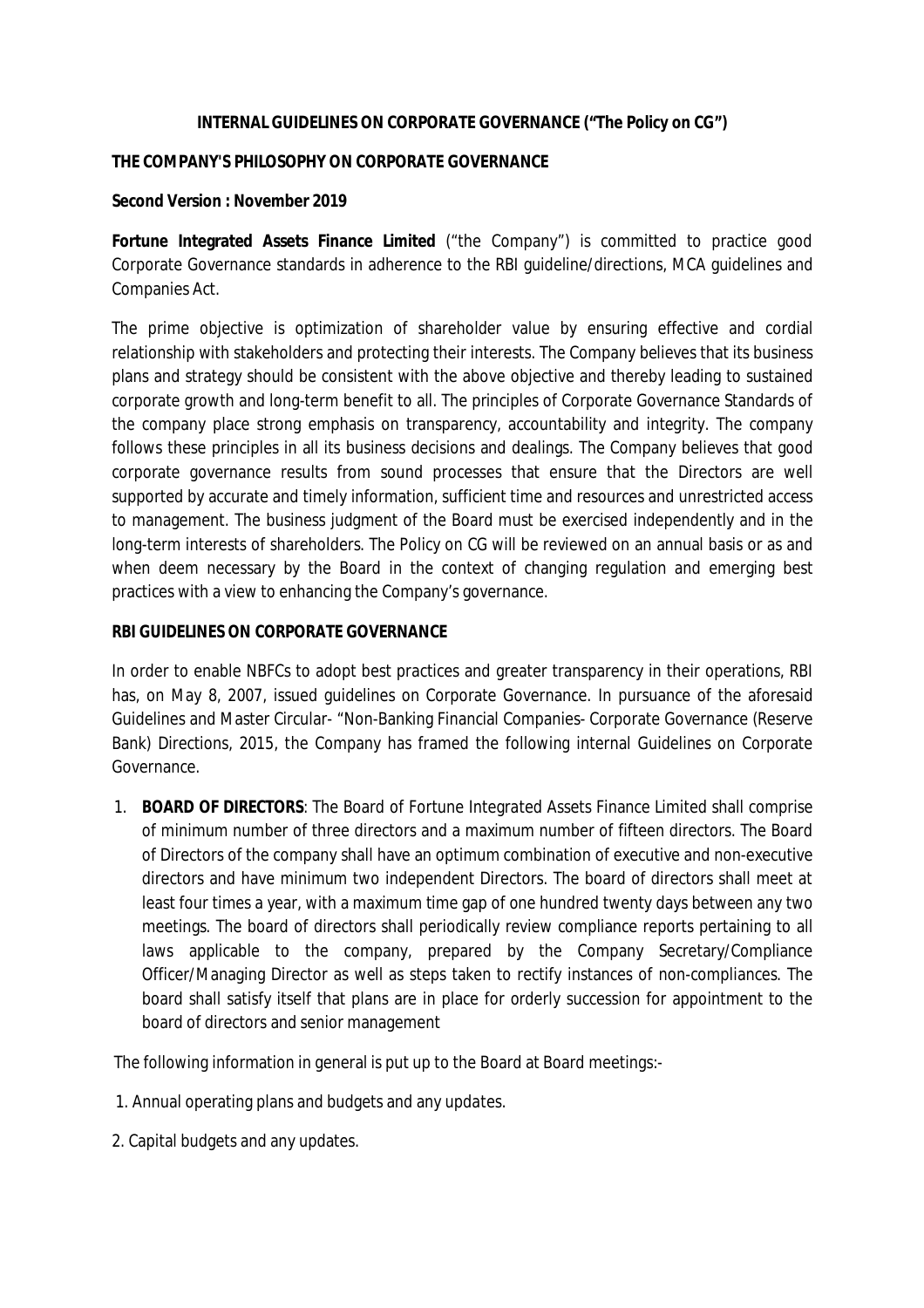3. Quarterly, half yearly and annual financial results of the company and its operating divisions or business segments.

4. Minutes of meetings of audit committee and other committees of the board of directors.

5. The information on recruitment and remuneration of senior officers just below the level of board of directors, including appointment or removal of Chief Financial Officer and the Company Secretary.

6. Show cause, demand, prosecution notices and penalty notices, which are materially important.

7. Fatal or serious accidents, dangerous occurrences, any material effluent or pollution problems.

8. Any material default in financial obligations to and by the company, or substantial non-payment for goods sold by the company.

9. Any issue, which involves possible public or product liability claims of substantial nature, including any judgment or order which, may have passed structures on the conduct of the company or taken an adverse view regarding another enterprise that may have negative implications on the company.

10. Details of any joint venture or collaboration agreement.

11. Transactions that involve substantial payment towards goodwill, brand equity, or intellectual property.

12. Significant labour problems and their proposed solutions. Any significant development in Human Resources/ Industrial Relations front like signing of wage agreement, implementation of Voluntary Retirement Scheme etc.

13. Sale of investments, subsidiaries, assets which are material in nature and not in normal course of business.

14. Quarterly details of foreign exchange exposures and the steps taken by management to limit the risks of adverse exchange rate movement, if material.

15. Non-compliance of any regulatory, statutory and shareholders service such as non-payment of dividend, delay in share transfer etc.

16. Related Party Transactions

17. Purchase and Sale of Fixed Assets, normally if the fixed assets in individual item having the value of Rs.10,00,000/- (Rupees Ten Lakhs Only) or more

18. Write-off of Bad debts

19. Appointment/Resignation/Retirement by rotation of Directors and KMPs /remuneration of **Directors** 

20. Appointment of Senior Officials

21. Appointment of Auditors including internal auditors /Remuneration of statutory Auditors

22. Declaration of Dividend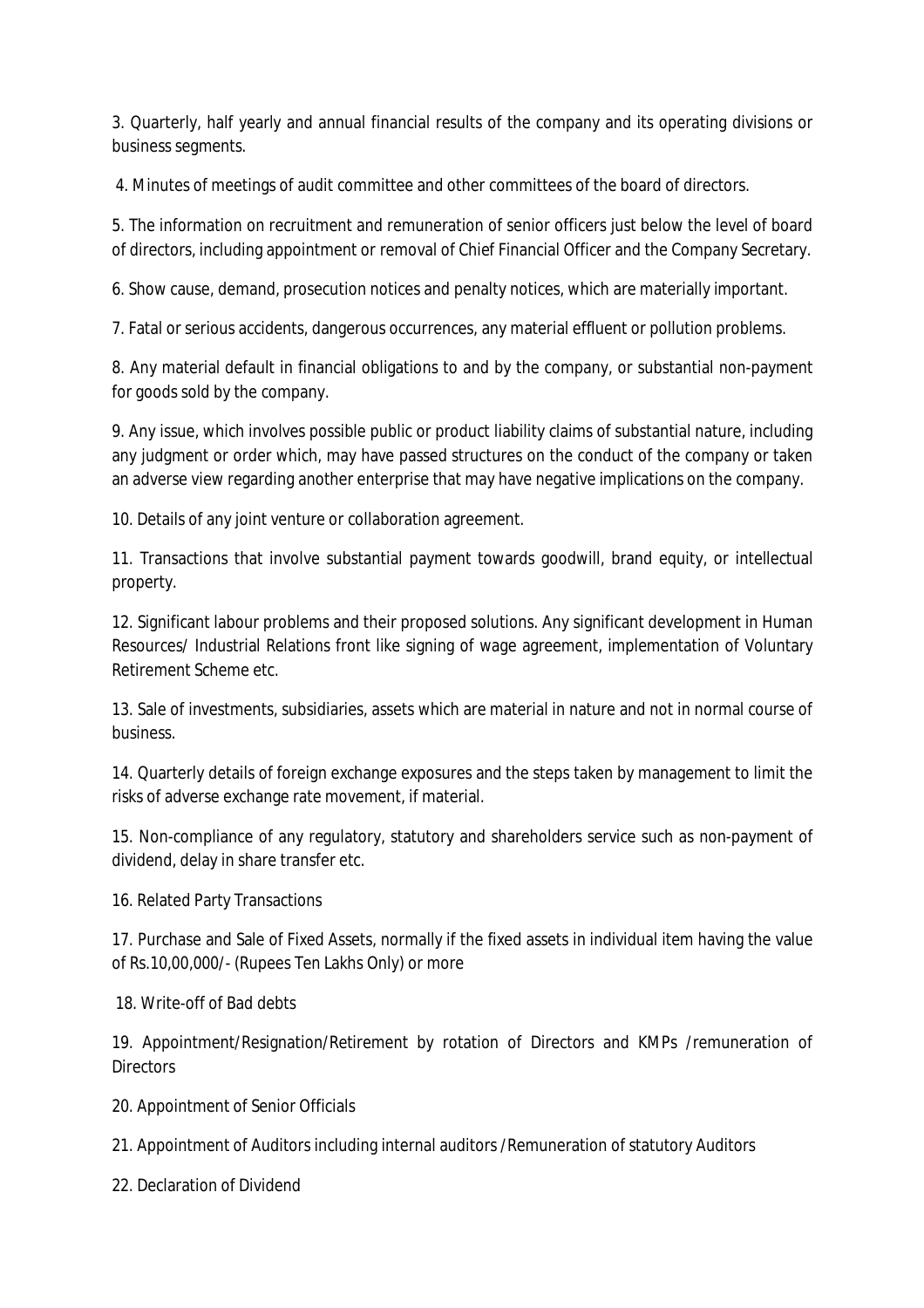23. Approval of Directors Report

24. Diversification of Business

25. Approval of AGM/EGM Notice/Postal Ballot

26. Annual Disclosure of Directors

28. Approval of Circular Resolution

29. ESOP, if any

30. Borrowing programme for the FY

31. Constitution and Reconstitution of Committees/ terms of reference/Policies and its periodical review;

32. Review of Complaints under Whistle Blower Policy and Sexual Harassments if any Issue of securities, including debentures, whether in or outside India;

33. Investing the funds of the company; and grant loans or give guarantee or provide security in respect of loans;

34. Approval of amalgamation, merger or reconstruction; take over a company or acquire a controlling or substantial stake in another company;

35. Making political contributions as may be permitted

36. Annual Performance evaluation of independent Directors

37. The progress made in putting in place a progressive risk management system and risk management policy and strategy followed by the NBFC;

38. Conformity with corporate governance standards viz., in composition of various committees, their role and functions, periodicity of the meetings and compliance with coverage and review functions, etc.

39. Undertake a process of due diligence to determine the suitability of the person for continuing to hold appointment as a director on the Board, based upon qualification, expertise, track record, integrity and other 'fit and proper' criteria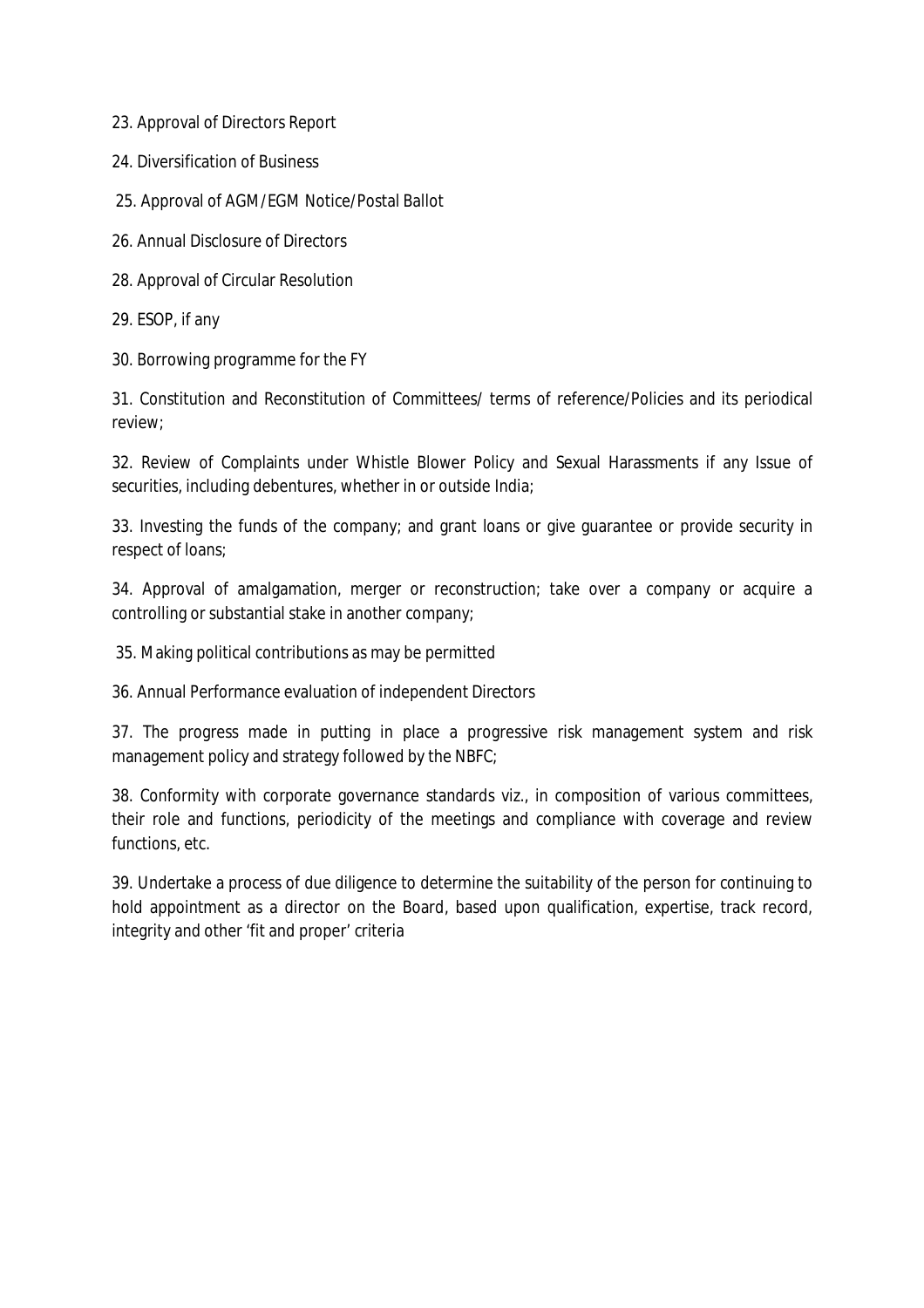### **2. COMMITTEES OF THE BOARD:**

**A) Audit Committee**: The audit committee shall have minimum three directors as members. Twothirds of the members of audit committee shall be independent directors. All members of audit committee shall be financially literate and at least one member shall have accounting or related financial management expertise. The company secretary acts as the Secretary of the Audit Committee. The committee meets at least 4 times in a year for the review of quarterly / annual financial results and at such other occasions as may be decided by it. The committee regularly invites such executives as it considers appropriate including the head of finance, head of internal audit and the representative of the statutory auditors to be present at the meetings of the committee.

#### **Composition of Audit Committee:**

| Sr. No. | <b>Name</b>        | <b>Status</b> |
|---------|--------------------|---------------|
|         | Mr. Chintan Valia  | Chairman      |
|         | Mr. Nitul Mehta    | Member        |
|         | Mr. Mukesh Unadkat | Member        |

#### **Terms of Reference of Audit Committee:**

1 Oversee the Company's financial reporting process and the disclosure of its financial information to ensure that the financial statement is correct, sufficient and credible.

2 Recommending to the Board the appointment, reappointment, and if required, the replacement or removal of the statutory auditor and the fixation of audit fee.

3 Approval of payment to statutory auditors for any other services rendered by the statutory auditors.

4 Reviewing with management the annual financial statements before submission to the Board for approval with particular reference to:

a Matters required to be included in the Directors Responsibility Statement to be included in the board's report in terms of clause(C) of Sub-section 3 of section 134 of the Companies Act 2013.

b Changes if any in accounting policies and practices and reasons for the same.

c Major accounting entries involving estimates based on the exercise of judgment by management.

d Significant adjustment made in the financial statement arising out of audit findings.

e f Disclosure of any related party transactions.

g Qualifications in the draft audit report.

5 Reviewing with the management the quarterly financial statements before submission to the board for approval.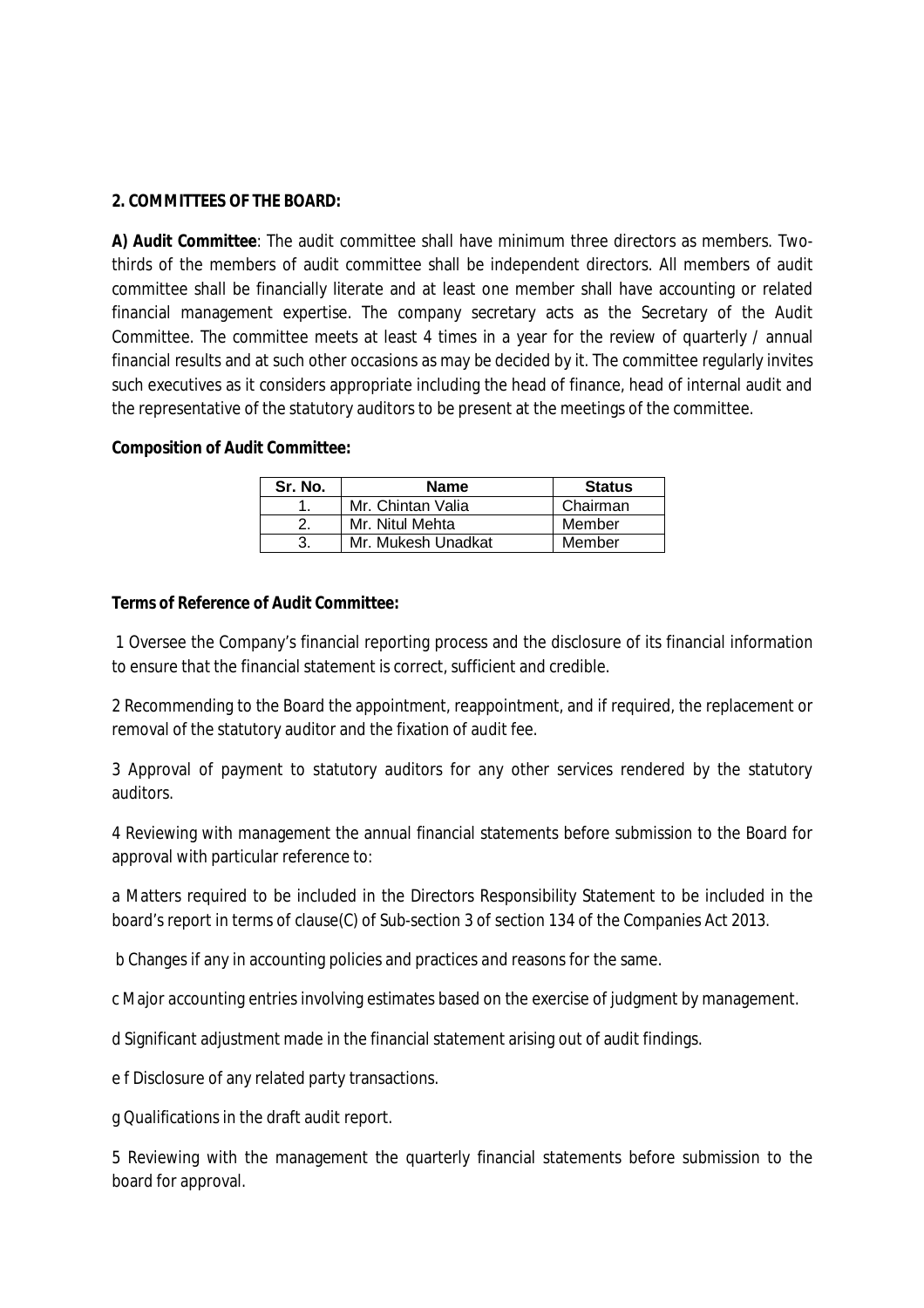6 Reviewing, with the management, the statement of uses / application of funds raised through an issue (public issue, rights issue, preferential issue, etc.), the statement of funds utilized for purposes other than those stated in the offer document / prospectus / notice and the report submitted by the monitoring agency monitoring the utilization of proceeds of a public or rights issue, and making appropriate recommendations to the Board to take up steps in this matter;

7 Review and monitor the auditor's independence and performance, and effectiveness of audit process;

8 Approval or any subsequent modification of transactions of the company with related parties;

9 Scrutiny of inter-corporate loans and investments;

10 Valuation of undertakings or assets of the company, wherever it is necessary;

11 Evaluation of internal financial controls and risk management systems;

12 Reviewing with the management performance of the statutory and internal auditors and adequacy of the internal control system.

13 Reviewing the adequacy of internal audit function if any including the structure of internal audit department, staffing and seniority of the official heading the department, reporting structure coverage and frequency of internal audit.

14 Discussion with internal auditors regarding any significant findings and follow-up thereon.

15 Reviewing the findings of any internal investigations by the internal auditors into matters where there is suspected fraud or irregularity or a failure of internal control systems of a material nature and reporting the matter to the board.

16 Discussion with statutory auditors before audit commences about the nature and scope of audit as well as post-audit discussions to ascertain any area of concern.

17 To look into the reasons for substantial defaults in the payments to the depositors, debentureholders, shareholders (in case of non-payment of declared dividends) and creditors.

18 To review the function of whistle blower mechanism in case the same exists.

19 Approval of appointment of CFO (i.e., the whole-time Finance Director or any other person heading the finance function or discharging that function) after assessing the qualifications, experience and background, etc. of the candidate;

20 Monitoring the end use of funds raised through public offers and related matters.

21 Carrying out any other function as mentioned in the terms of reference of audit committee.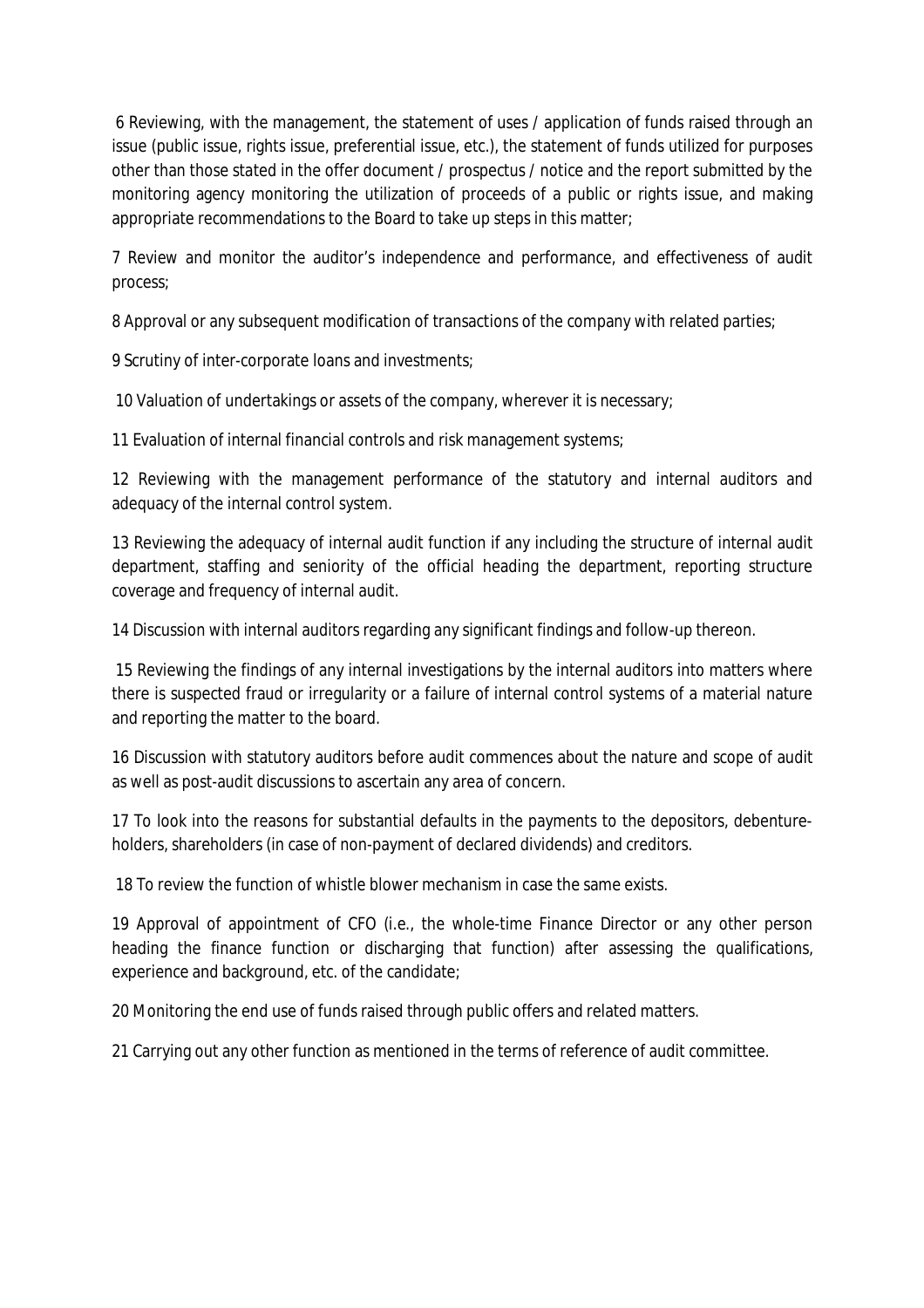**B) Nomination and Remuneration Committee:** The company through its Board of Directors shall constitute the nomination and remuneration committee which shall comprise at least three directors, all of whom shall be non-executive directors and at least half of them shall be independent. Chairman of the committee shall be an independent director. Provided that the chairperson of the company (whether executive or nonexecutive) may be appointed as a member of the Nomination and Remuneration Committee but shall not chair such Committee. Unless the Board specifically appoint a chairman for the Committee, the committee may elect one among them as the Chairman of the committee, who shall be an independent director. Company Secretary of the company shall be the Secretary of the Committee The committee may meet as and when necessary to discuss the business under consideration. Minimum of one such meeting shall be held in each financial year for review of performance of directors, key managerial personnel and senior management persons. The Secretary / compliance officer shall in consultation with the chairman of the committee convene the meeting and give notice to all the members at least 7 days in advance of the meeting The majority of the members or two members, whichever is less, shall form a quorum for the meeting. The secretary shall circulate an agenda of meeting with the supporting papers as approved by the chairman to all the members of the committee sufficiently in advance of the meeting to enable the members to prepare themselves for healthy discussions and decision making at the meeting. The Secretary shall maintain the minute of the meeting. Subject to the applicable provisions of law, the minute of a meeting shall be prepared within 30 days of the meeting and submitted to the chairman for his review and the minute so reviewed shall be circulated among the members electronically. Members shall communicate their suggestion / approval if any to the Secretary or chairman. After considering the suggestions, if any, of the members, chairman may approve the same. The minute so approved shall be submitted to the Board for noting and recording The Board may at any time, by its own or on a recommendation of the committee, modify the terms of reference of the committee as it may consider necessary.

| Sr. No. | <b>Name</b>        | <b>Status</b> |
|---------|--------------------|---------------|
|         | Mr. Nitul Mehta    | Chairman      |
|         | Mr. Chintan Valia  | Member        |
|         | Mr. Mukesh Unadkat | Member        |

#### **Composition of Committee:**

Terms of Reference of Nomination and Remuneration Committee :

Considering the statutory provisions under Section 178 of the Companies Act,2013 and the guidelines issued by the Reserve Bank of India on Corporate Governance of NBFCs, the role and responsibilities of the committee can be classified into three broader categories such as;

- I. Of nomination
- II. Of fixation of remuneration and performance evaluation
- III. Of Governance.

The committee shall effectively discharge its roles and responsibilities in the following manner.

I. Role of Nomination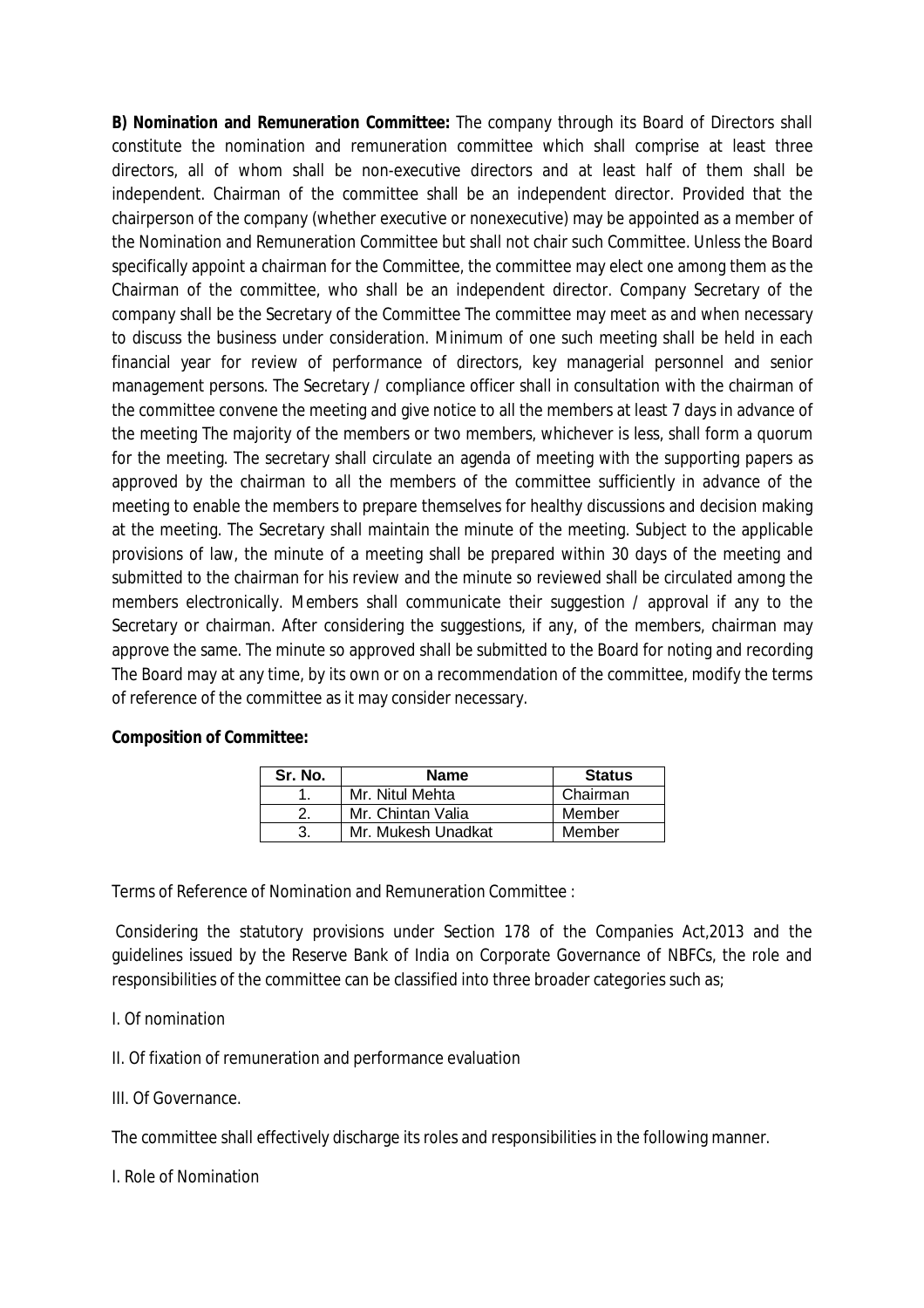a) The Committee shall put in place a broader policy describing the qualification, experience and other positive attributes for selection of Executive/whole time directors including their age of retirement.

b) The committee shall formulate and put in place guiding principles to determine the qualities, qualifications, and the parameters to determine the 'fit and proper' criteria for appointment of independent Directors keeping in mind the diversity quotient the company's board shall maintain from time to time and subject to the applicable regulatory requirements.

c) Filling in a timely manner vacancies on the board of the company including the position of executive/whole time directors.

d) Selection of directors, key management personnel and persons to be appointed in senior management positions as defined by the board and recommend to the board for their appointment and removal thereof.

II. Role of Fixing Remuneration and Evaluation of performance.

a. The committee shall formulate and recommend to the Board for its approval a policy relating to the remuneration for the directors, key managerial personnel and other employees from time to time.

b. The policy as aforesaid shall be formulated to ensure that

1. The level and composition of remuneration is reasonable and sufficient to attract, retain and motivate directors of the quality required to run the company successfully;

2. Relationship of remuneration to performance is clear and meets appropriate performance benchmarks; and

3. remuneration to directors, key managerial personnel and senior management involves a balance between fixed and incentive pay reflecting short and long term performance objectives appropriate to the working of the company and its goals;

c. The committee shall review the performance of individual directors of the company on a yearly basis at the end of each financial year or at such periodicity as the committee deem fit and recommend to the board on the basis of such review, whether a director to be recommended for reappointment or not.

d. The committee shall review the performance of the Executive/Whole time Directors of the company and fix suitable compensation packages in consideration of their performance, contributions, the general business environment in which the company operates and financial position of the company. The remuneration package may be a combination of fixed and performance based bonus/incentives for the period under review.

e. The committee shall along with the management review the performance of Key managerial personnel and senior management persons on a periodical basis and fix their remuneration packages in accordance with the policies approved by the Board. The period of gap between two such reviews shall not elapse fifteen months.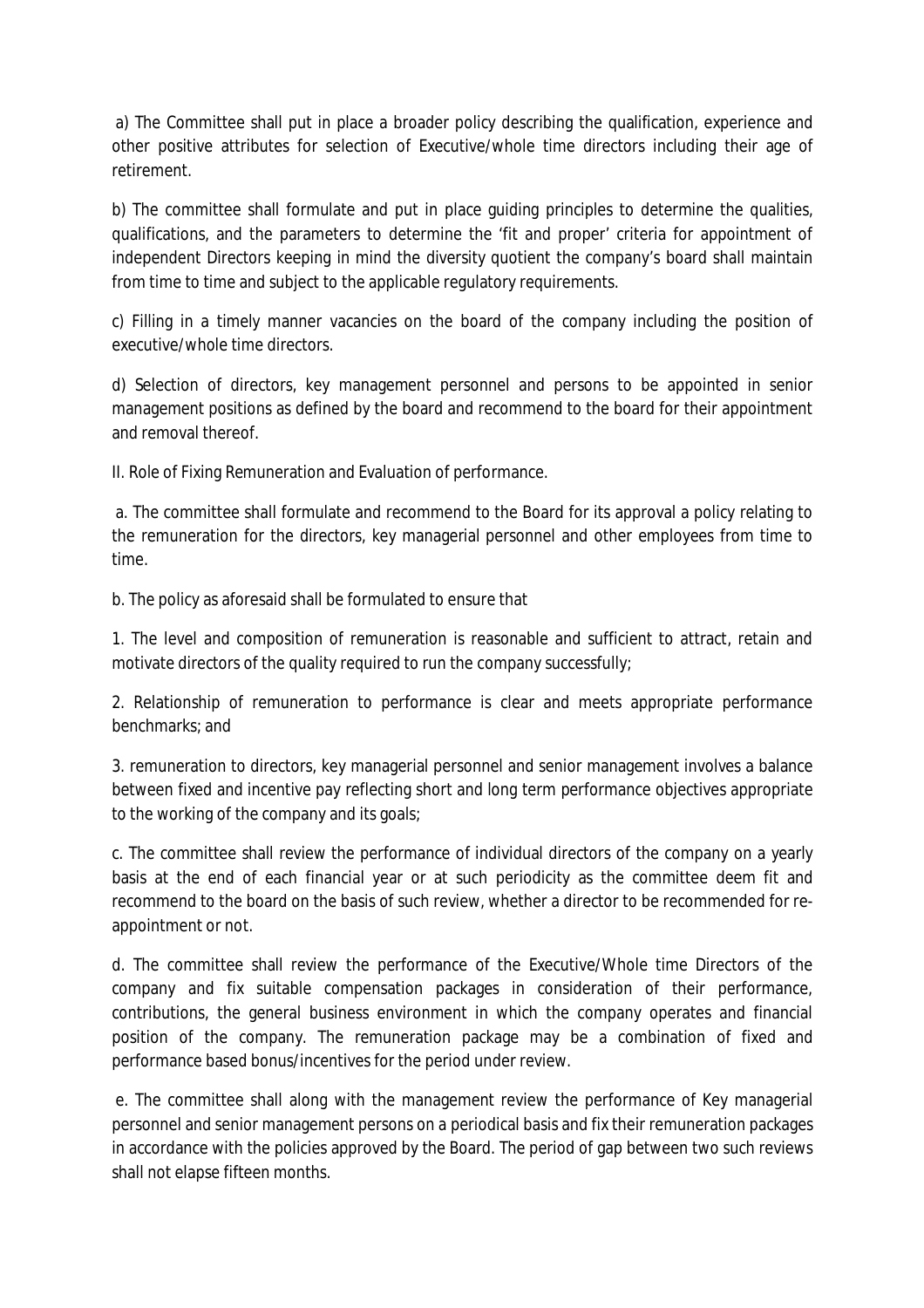III. Role on ensuring Compliance on governance standards.

a. The committee shall ensure that at all times, the board of the company has a fair combination of independent, non-executive and executive directors meeting the governance standards set by the board and in compliance with regulatory requirements prevailing from time to time.

b. Ensure that the organization structure and flow of command meets the governance standard set for the internal management of the company.

c. The committee may evaluate and put in place proper mechanism for refreshment trainings for directors on relevant subject.

d. The committee shall evaluate and put in place a proper mechanism to ensure that the independence of independent directors are always maintained and to ensure that there are no situations which suggest the existence of circumstances resulting in the loss of independence of any directors of the company.

e. The committee shall put in place subject to the provisions of applicable laws, policies and procedure for determining the retirement and re-appointment of independent and other directors on the board of the company.

f. Committee shall ensure that at all times the sub committees of the Board is functioning and are constituted according to the regulatory requirement and governance policies of the company.

g. The committee shall oversee the overall governance standards and policies of the company and delegation of authorities to match with the best practices in relation to the size of the company and the level of its operations to protect the interest of all stake holders.

Other Powers.

In addition to what is stated above, the Committee shall discharge such other functions as may be delegated to it by the Board or prescribed under any law, rules, regulations or orders or directions of any statutory or regulatory body including stock exchanges where the securities of the company are listed.

## **C) Risk Committee**

The majority of Committee shall consist of members of the Board of Directors. Senior executives of the company may be members of the said Committee but the Chairman of the Committee shall be a member of the Board of Directors. The committee meets at least 2 times in a year to review the Risk Management Policy, document and improve risk management practices, ensure appropriate / adequate reporting to the Board, review the functioning of the Risk Management Department and any other matter as the Committee may deem fit. The Committee is involved in the process of identification, measurement, monitoring and mitigation of the various risks faced by the Company. The Committee meets periodically and reports to the top Management and Board.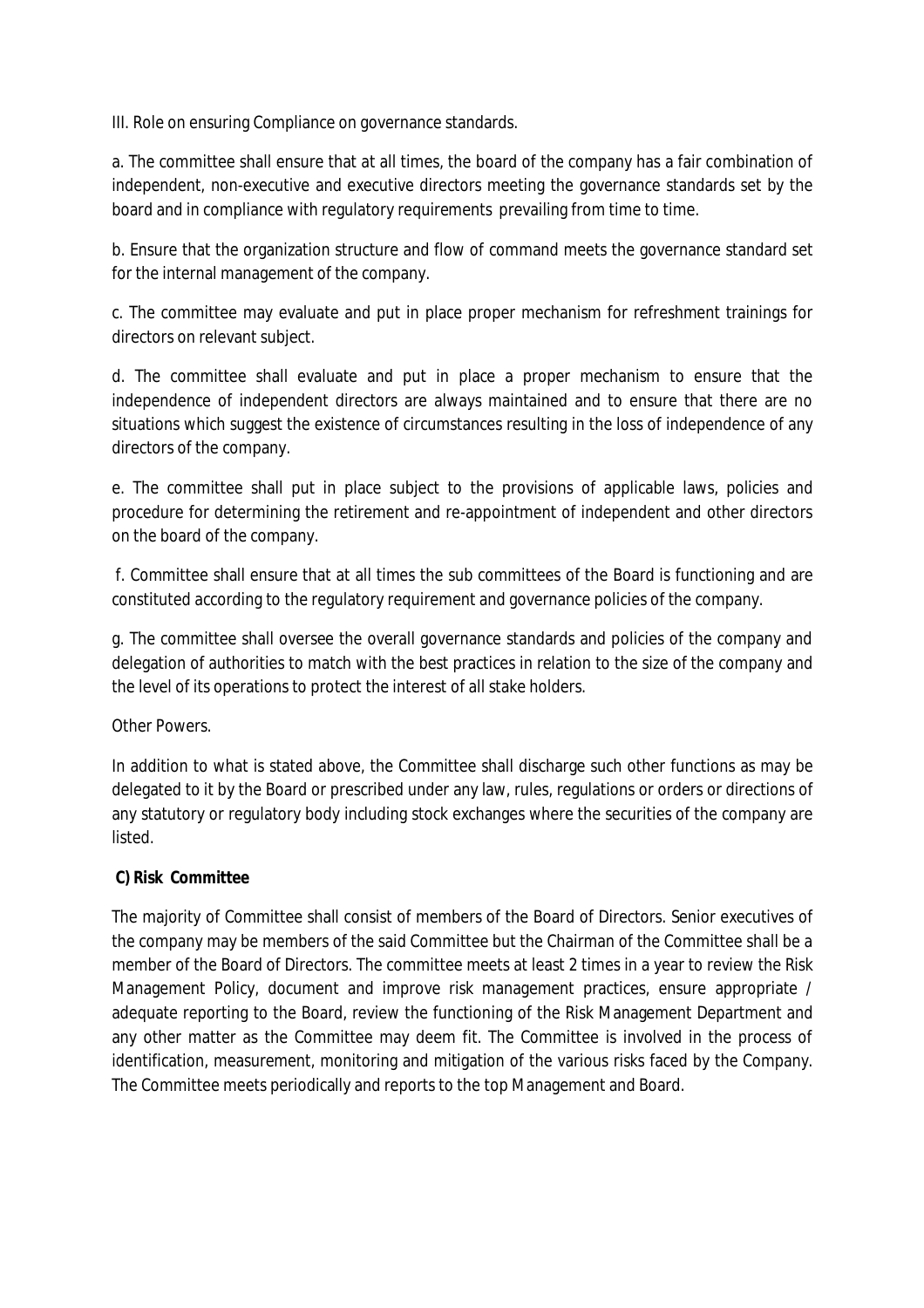### **Composition of Committee:**

| Sr. No. | <b>Name</b>        | <b>Status</b> |
|---------|--------------------|---------------|
|         | Mr. Chintan Valia  | Chairman      |
|         | Mr. Nitul Mehta    | Member        |
|         | Mr. Mukesh Unadkat | Member        |

a) The Risk Management Committee (RMC) shall be a committee of the Board and members thereof shall be nominated by the Board. The constitution of the RMC shall be as under:

b) The RMC meetings shall be chaired by the Chairman of the Audit Committee.

c) The Company Secretary / compliance officer shall be the Secretary of the RMC. The Head of Risk Management will be a permanent invitee.

d) The Chairman of the RMC is empowered to invite any non-member to meetings of the RMC as and when required in case their inputs are considered necessary.

e) The quorum for the meetings shall be 3 members at least 2 of whom shall be independent directors.

f) Decisions of the RMC shall be based on 'majority' and in case of a 'tie' the Chairman shall exercise a casting vote.

## **2. FREQUENCY OF MEETINGS, CIRCULATION OF AGENDA FOR MEETINGS & MINUTES**

a) The RMC shall meet as and when required.

b) The agenda for the meetings shall be prepared by the Head of the Risk Management Department, recommended by the MD & CEO / ED & Dy. CEO and got approved by the Chairman of the RMC.

c) The Company Secretary shall assist the Chairman in conduct of the meetings and coordinate with all the members and relevant non-members / invitees.

d) The approved agenda shall be circulated to all members of the RMC / Permanent / Special invitees at least 5 days before the scheduled date of the meeting.

e) The minutes of the meetings shall be recorded by the Company Secretary and circulated amongst the members after approval by the Chairman of the RMC.

## **3. PURPOSE AND SCOPE OF RMC & POWERS**

A) The purpose of the RMC review the risk management framework and risk appetite of the Company, examine the adequacy and effectiveness of the risk management policy, and ensure appropriate / adequate reporting to the Board with recommendations where required. To this effect the RMC will:

i) Oversee the development and implementation of the risk management strategy and practices by the Company and assess the effectiveness thereof.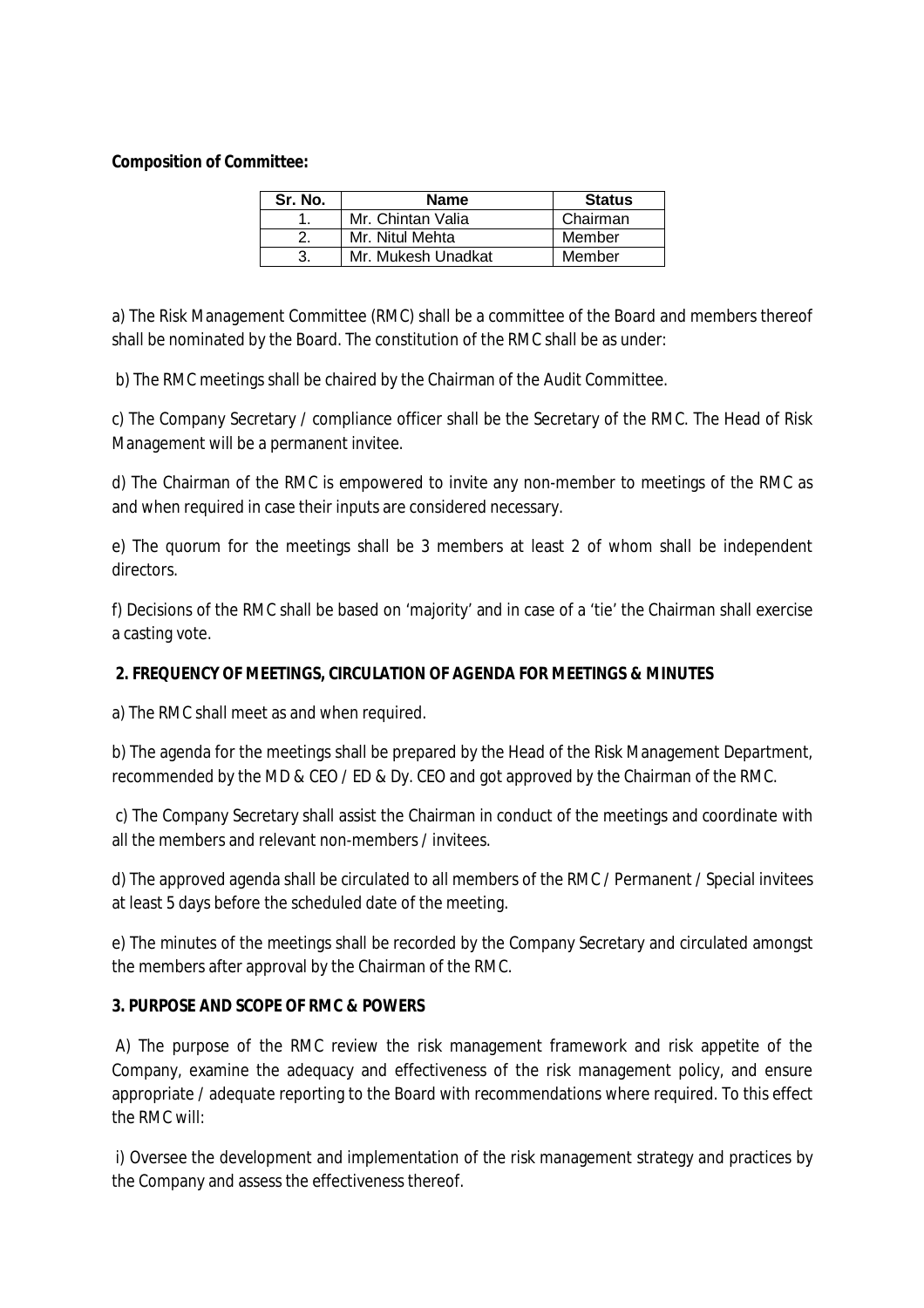ii) Ensure that the Company has an appropriate and effective mechanism to identify, measure, control and monitor all applicable risks on a timely basis and as accurately as feasible.

iii) Call for appropriate data / information to confirm the risk assessments of the past or projections for the future including development of any key performance or risk tolerance indicators.

iv) Ensure that the risk management policy in force is in tune with regulatory requirements, corporate governance standards, emerging new risks and industry best practices.

v) Review major breaches in policy.

vi) Appraise uncovered / residual risks to the Board.

vii) Assess the capacity of the Company to withstand major 'shocks' , financial or otherwise, caused by market forces, regulatory directives, environment, any other external factors or internal upheavals.

B) The RMC shall be empowered to call for any studies, information, data or analyses in matters pertaining to management of risk from the officers of the Company, issue orders for investigation on any risk related subject including constitution of any sub-committee for such purpose and seek the opinions or reports of independent experts / professionals where considered desirable or essential.

## **Asset- Liability Management Committee (ALCO):**

Asset- Liability Management will be overseen by a Committee consisting of the following officials. Managing Director & CEO- Chairman Executive Director -Member Head of Risk & Internal Audit CFO – Member-Secretary The Chairman, one of the Executive Directors and one other member will constitute the quorum. Reserve Bank of India has stipulated templates for reporting Structural liquidity (ALM-1). Dynamic Liquidity (ALM-2) and Interest Rate Sensitivity (ALM-3). They have also provided indicative formats for compiling the figures. ALCO will use the indicative formats for compiling the figures and the Reports on ALM 1, ALM 2 and ALM3 for reviewing the liquidity and interest rate risk. The Member-Secretary will arrange for convening the meetings of ALCO once a month or as and when needed depending upon the necessity.

| Sr. No. | <b>Name</b>        | <b>Status</b> |
|---------|--------------------|---------------|
|         | Mr. Chintan Valia  | Chairman      |
|         | Mr. Nitul Mehta    | Member        |
|         | Mr. Mukesh Unadkat | Member        |

I. The committee shall meet as and when warranted by the management ;

Agenda of the meeting :

a. Management of liquidity position, long term and short term.

b. Review of ALM Returns to be submitted to RBI.

c. Decision on disposal of surplus funds of the company for shorter durations (up to 6 months).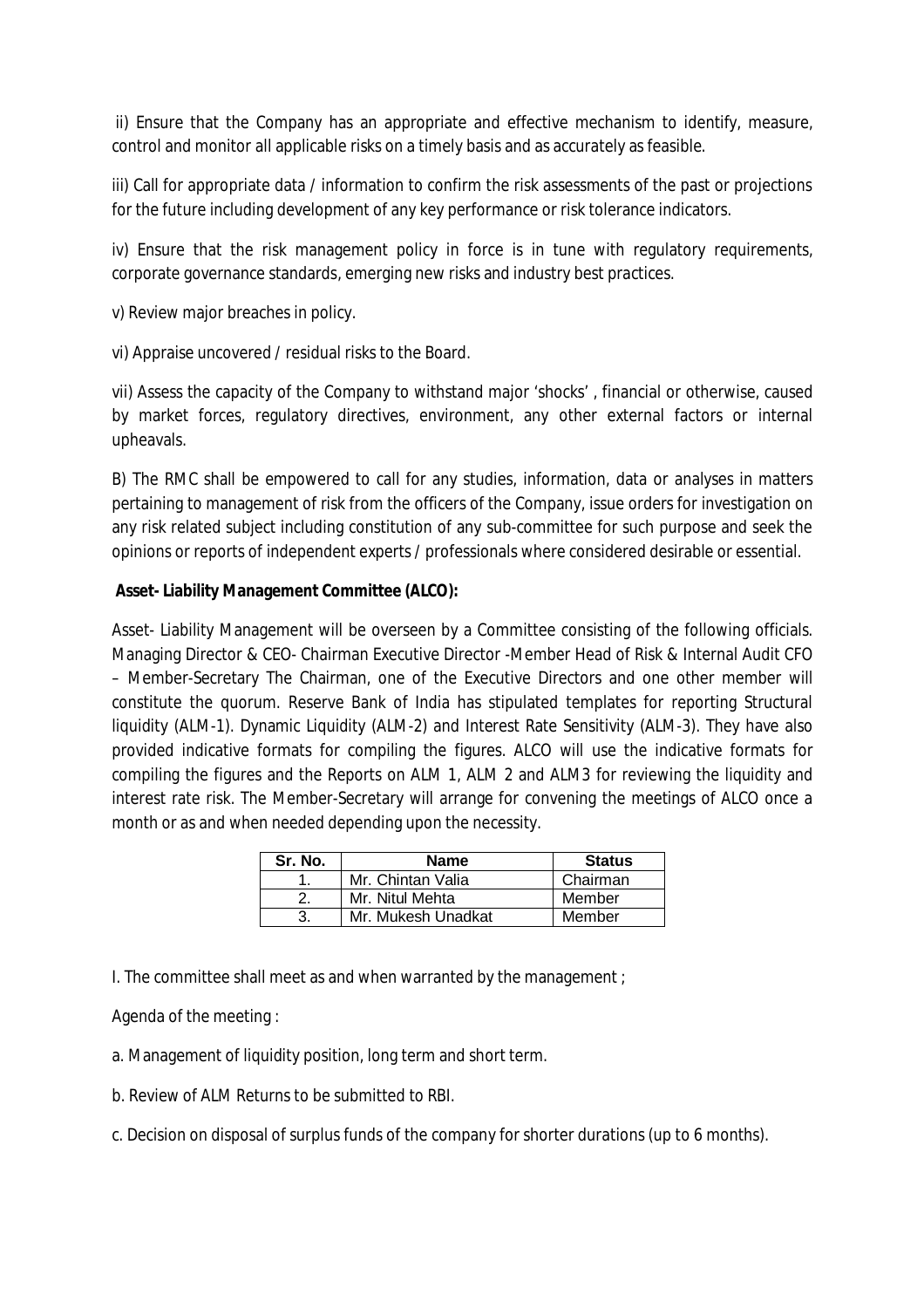d. Pricing of the products of the company depending upon the cost and benefit analysis both on the asset side and liability side of the balance sheet.

e. Notwithstanding anything stated herein above, the committee shall consider and discharge such other functions as may be necessary for the day to day management of the company or such other functions as may be directed by RBI from time to time.

II. CEO of the company shall act as the chairman of the committee and in his absence the Dy.CEO and Vice Chairman of the committee shall chair the meeting.

III. The committee shall have power to invite such other officers or employees of the company as and when required.

IV. The committee shall function under the overall supervision of the risk management committee constituted under RBI Directives.

V. CFO shall act as the member secretary of the committee. Discussion paper covering the following areas will be deliberated by ALCO namely;

- Liquidity risk management
- Management of market risk
- Funding and capital planning
- Profit planning and growth projection
- Forecasting and analyzing 'What if scenario' and preparation of contingency plans

F) **Corporate Social Responsibility Committee (CSR Committee)** The Company has constituted Corporate Social Responsibility Committee (CSR Committee) which have substantial roles and responsibilities in respect of projects to be recommended to the board and also for the monitoring of the CSR projects, reporting. Corporate Social Responsibility Policy (CSR Policy) indicating the activities to be undertaken by the Company, which has been approved by the Board.

#### **Composition of the committee:**

| Sr. No. | <b>Name</b>        | <b>Status</b> |
|---------|--------------------|---------------|
|         | Mr. Chintan Valia  | Chairman      |
|         | Mr. Nitul Mehta    | Member        |
|         | Mr. Mukesh Unadkat | Member        |

#### **Role of the Committee include;-**

i) Draft the CSR policy and recommend the same to the Board for approval.

ii) Review and recommend any new CSR initiatives to be taken up by the company including the selection/appointment of implementation agencies.

iii) Review the progress of CSR projects already undertaken by the company and the utilization of budgets for each such projects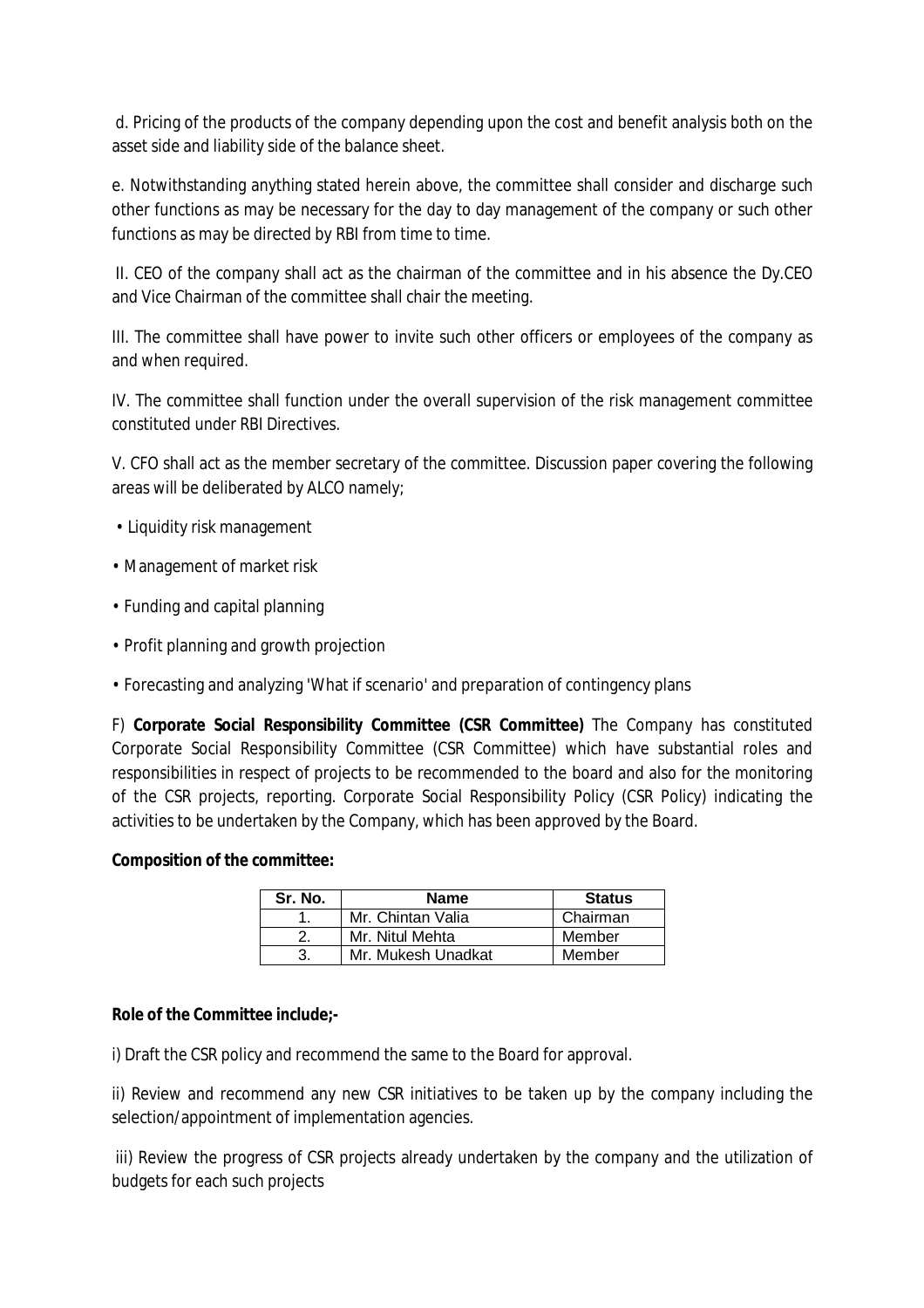iv) Review and recommend the CSR report to be included in the board's report.

v) Review and recommend any amendments to be made in the CSR policy of the Company.

vi) To carry such other functions as may be delegated to it by the board relating to CSR activities of the company.

### **FIT AND PROPER CRITERIA:**

The Company is having a Board approved policy for ascertaining the fit and proper criteria of the directors at the time of appointment and on a continuing basis. The policy on the fit and proper criteria is as per RBI Circular.

#### **DISCLOSURE AND TRANSPARENCY:**

The Company as per the requirement of the Companies Act, 2013 and the guidelines issued by the Reserve Bank of India on Corporate Governance of NBFCs put up to the Board of Directors, at regular intervals, the following:,

A) Progress made in putting in place a risk management system, risk management policy and strategy following by the Company.

B) Conformity with the corporate governance standards namely, composition of various committees, their rules and functions, periodicity of meetings, and compliance with coverage and review functions

## **CODE OF CONDUCT**

Code of Conduct for Board and Senior Management

1. Fortune Integrated Assets Finance Limited is committed to upholding the highest standards of moral and ethical values in the conduct of its business. The board of directors, senior management and all employees of this company share this commitment. The company has adopted the following code of conduct as its policy guide in the conduct of its business. Commitment to ethical professional conduct is expected of every member and all employees should understand and implement the code adopted by the company in its true spirit. For the purposes of this code the Board means all directors of the company including the chairman and managing director. Senior management shall mean Deputy General Managers, all functional heads reporting to the Chief Executive Officer and the Company Secretary.

2. Honesty, integrity and diligence are the fundamental aspects qualifying every act on the part of the board and senior management. They should act in good faith for and on behalf of the company and adopt the highest standards of personal ethics, integrity, confidentiality and discipline in dealing with all matters relating to the Company

3. Any confidential information obtained during the course of their duty should not be used for personal aggrandizement or financial gain to self or to a third party.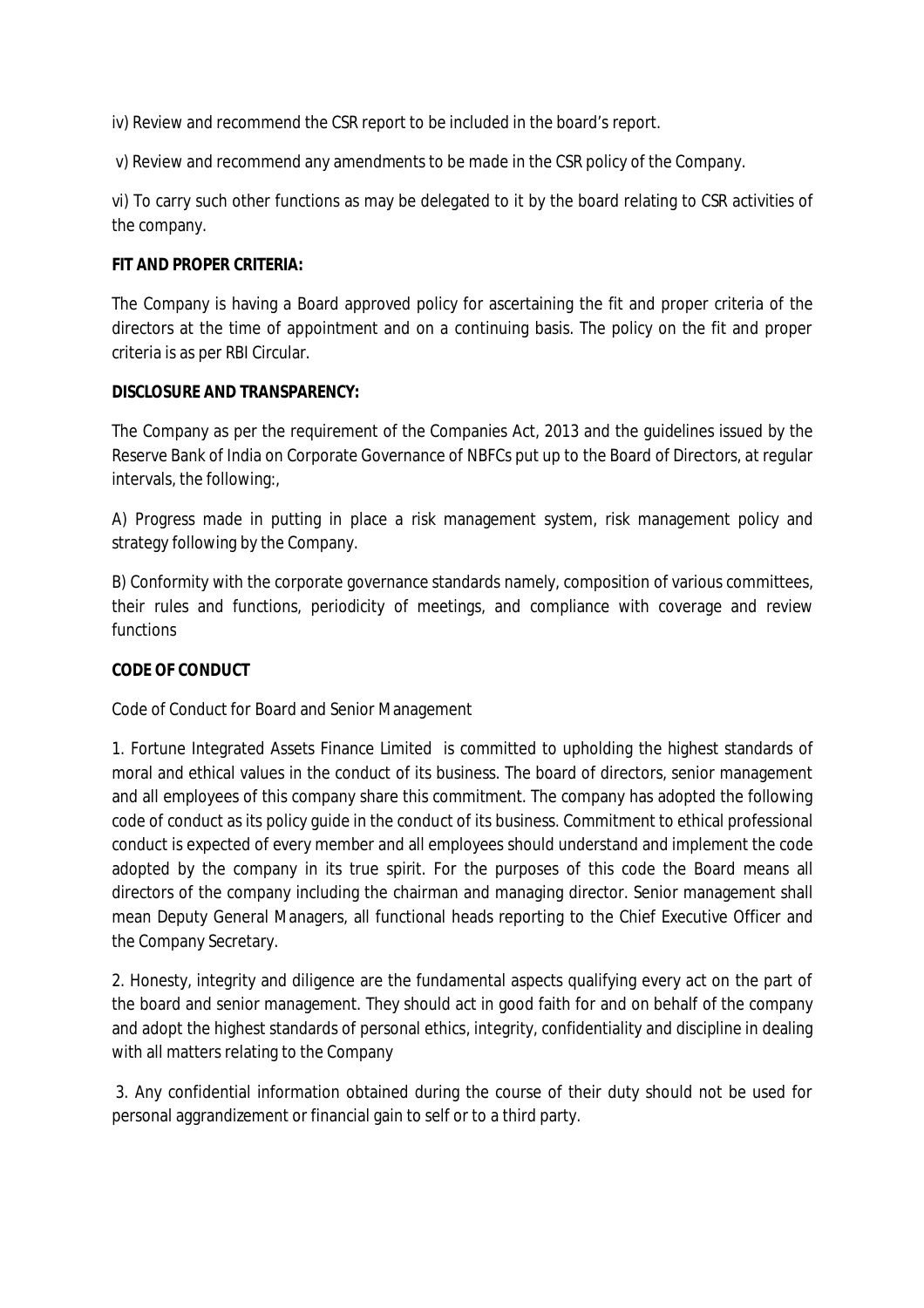4. They shall not engage in any business, which is detrimental to the interests of the company. They shall maintain the confidentiality of all material and non-public information about the company or its business and must always act in the best interests of the Company and its stakeholders.

5. They Shall not accept any gifts, benefits in cash or in kind or other personal favours from the customers or from those seeking any business from the company and shall conduct the activities outside the Company in such manner as not to adversely affect the image or reputation of the Company.

6. The directors shall not associate with other Non-Banking Financial Companies registered with RBI outside the group either as a Director or in any managerial or advisory capacity, (not including statutory compliance and audit) without the prior approval of the Board.

7. They must obey existing local, state, national, and international laws unless there is a compelling ethical basis not to do so.

8. They shall strive to achieve the highest quality, effectiveness and dignity in their work and must accept social responsibilities for their acts.

9. They shall always abide by the Code of Conduct, and shall be accountable to the Board for their actions/violations/defaults.

## **DUTIES OF INDEPENDENT DIRECTORS:**

The independent directors shall –

1. undertake appropriate induction and regularly update and refresh their skills, knowledge and familiarity with the company;

2. seek appropriate clarification or amplification of information and, where necessary, take and follow appropriate professional advice and opinion of outside experts at the expense of the company;

3. strive to attend all meetings of the Board of Directors and of the Board committees of which he is a member;

4. participate constructively and actively in the committees of the Board in which they are chairpersons or members;

5. strive to attend the general meetings of the company;

6. where they have concerns about the running of the company or a proposed action, ensure that these are addressed by the Board and, to the extent that they are not resolved, insist that their concerns are recorded in the minutes of the Board meeting;

7. keep themselves well informed about the company and the external environment in which it operates;

8. not to unfairly obstruct the functioning of an otherwise proper Board or committee of the Board;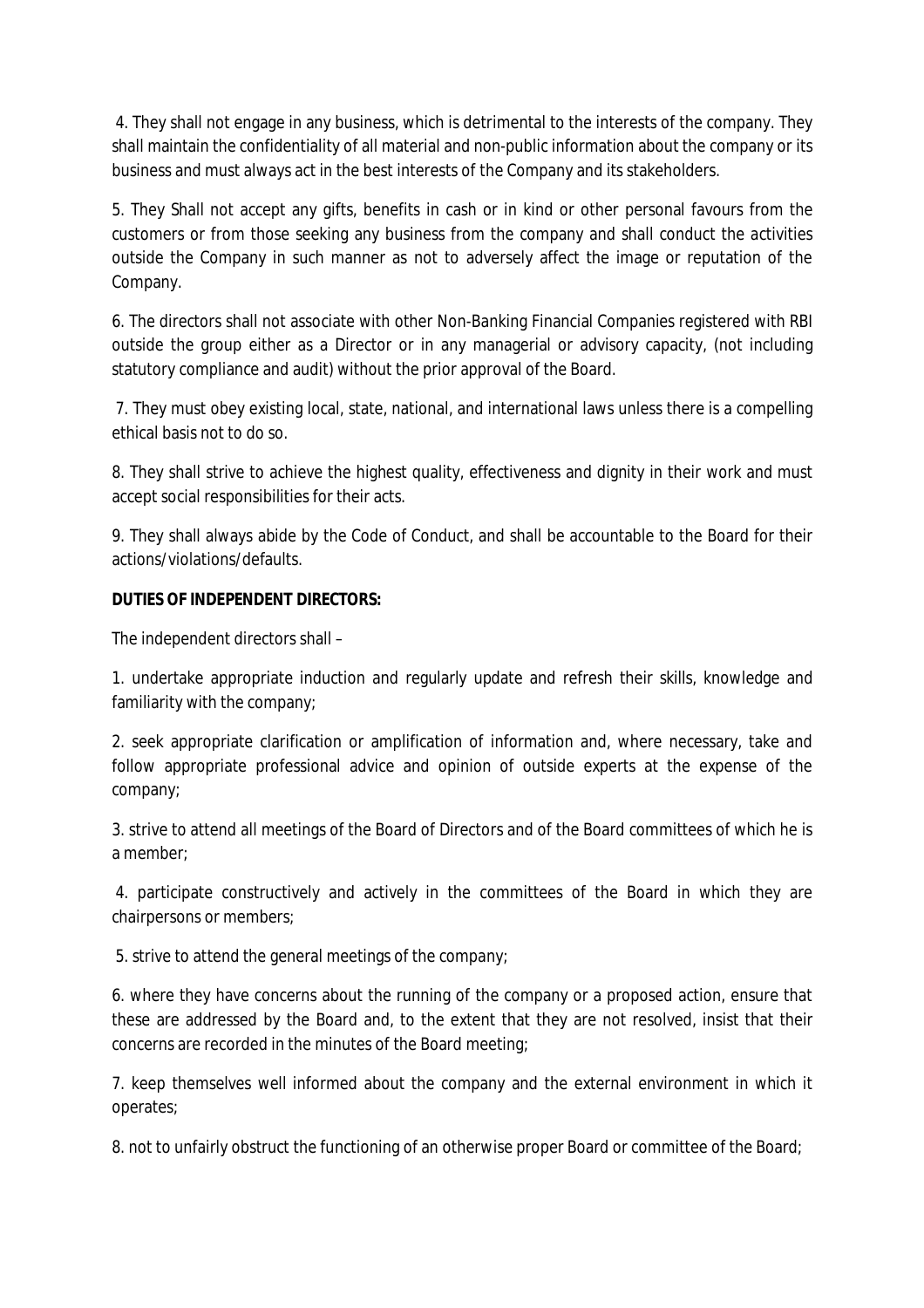9. pay sufficient attention and ensure that adequate deliberations are held before approving related party transactions and assure themselves that the same are in the interest of the company;

10. ascertain and ensure that the company has an adequate and functional vigil mechanism and to ensure that the interests of a person who uses such mechanism are not prejudicially affected on account of such use;

11. report concerns about unethical behaviour, actual or suspected fraud or violation of the company's code of conduct or ethics policy;

12. acting within his authority, assist in protecting the legitimate interests of the company, shareholders and its employees;

13. not disclose confidential information, including commercial secrets, technologies, advertising and sales promotion plans, unpublished price sensitive information, unless such disclosure is expressly approved by the Board or required by law. In addition to the above duties an independent director shall be subject to following professional conduct:

An independent director shall:

1. uphold ethical standards of integrity and probity;

2. act objectively and constructively while exercising his duties;

3. exercise his responsibilities in a bona fide manner in the interest of the company;

4. devote sufficient time and attention to his professional obligations for informed and balanced decision making;

5. not allow any extraneous considerations that will vitiate his exercise of objective independent judgment in the paramount interest of the company as a whole, while concurring in or dissenting from the collective judgment of the Board in its decision making;

6. refrain from any action that would lead to loss of his independence;

7. where circumstances arise which make an independent director lose his independence, the independent director must immediately inform the Board accordingly;

8. assist the company in implementing the best corporate governance practices. An independent director shall be held liable, only in respect of such acts of omission or commission by a company which had occurred with his knowledge, attributable through Board processes,

## **ROTATION OF PARTNERS OF THE STATUTORY AUDITORS AUDIT FIRM**

The Company shall rotate the partner of the Audit firm conducting the Audit in line with the requirement of the Companies Act, 2013, provisions of the Listing Agreement with stock exchange and the guidelines issued by the Reserve Bank of India on Corporate Governance of NBFCs.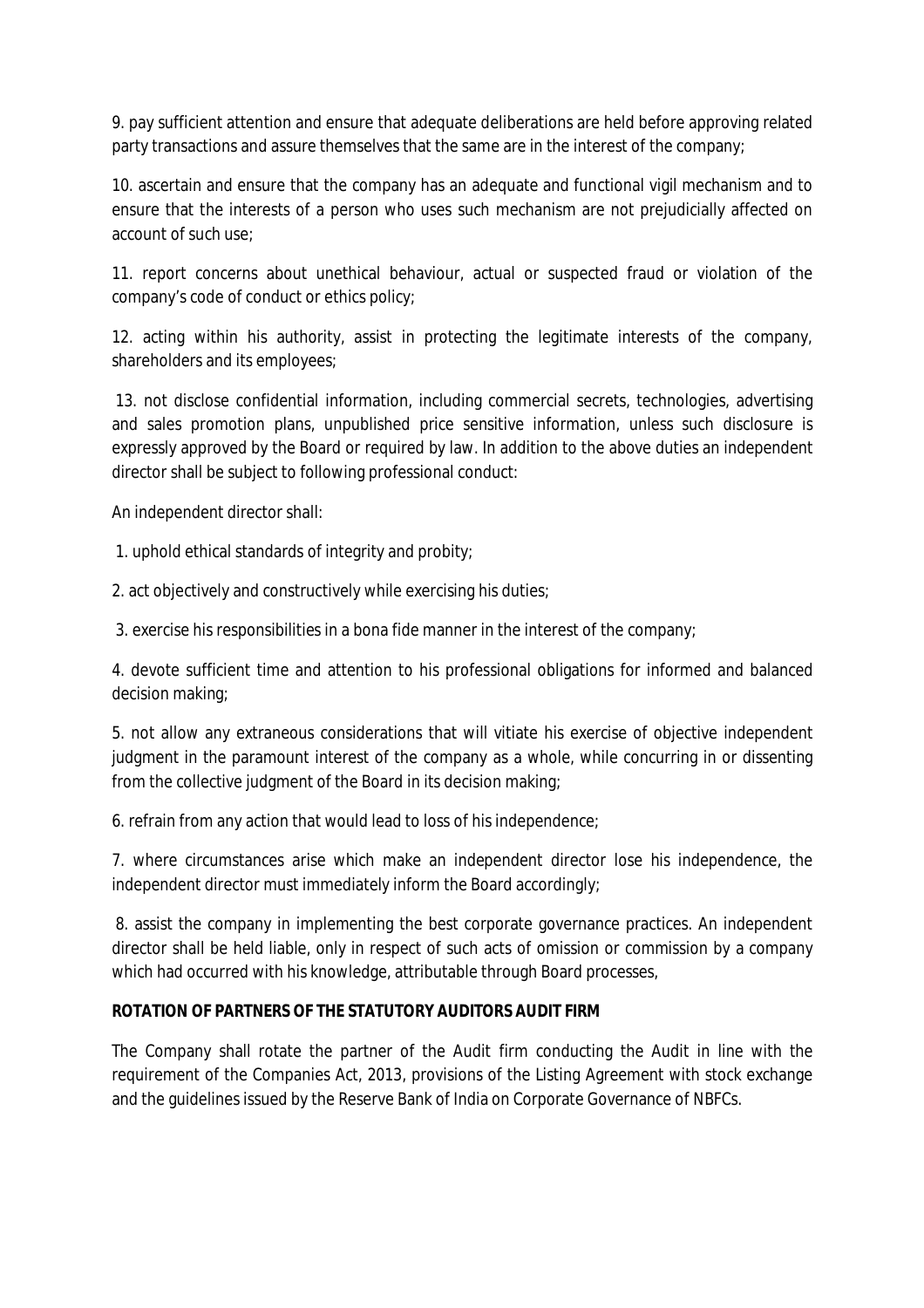#### **POLICIES AS PER THE STATUTORY REQUIREMENT**

The Company, in line with the requirement of the Companies Act, 2013 and the guidelines issued by the Reserve Bank of India and others acts, rules, and regulations applicable to the Company, has framed and adopted following policies. The policies are reviewed and updated at regular intervals based statutory requirement or on modification or amendments of various acts, rules, regulations, statues applicable to the Company.

The following policies have been framed and adopted by the company:

- 1) Fair Practices Code
- 2) Whistle Blower Policy
- 3) Loan Policy
- 4) Corporate Social Responsibility Policy
- 5) Social Media Policy
- 6) Risk Management Policy
- 7) Asset Liability Management Policy
- 8) Mechanism for Dealing with Customer Complaints & Redressal
- 9) Interest Rate Policy
- 10) Investment Policy
- 11) Know your customer (KYC) and anti money laundering measures policy& instructions

==================================================================================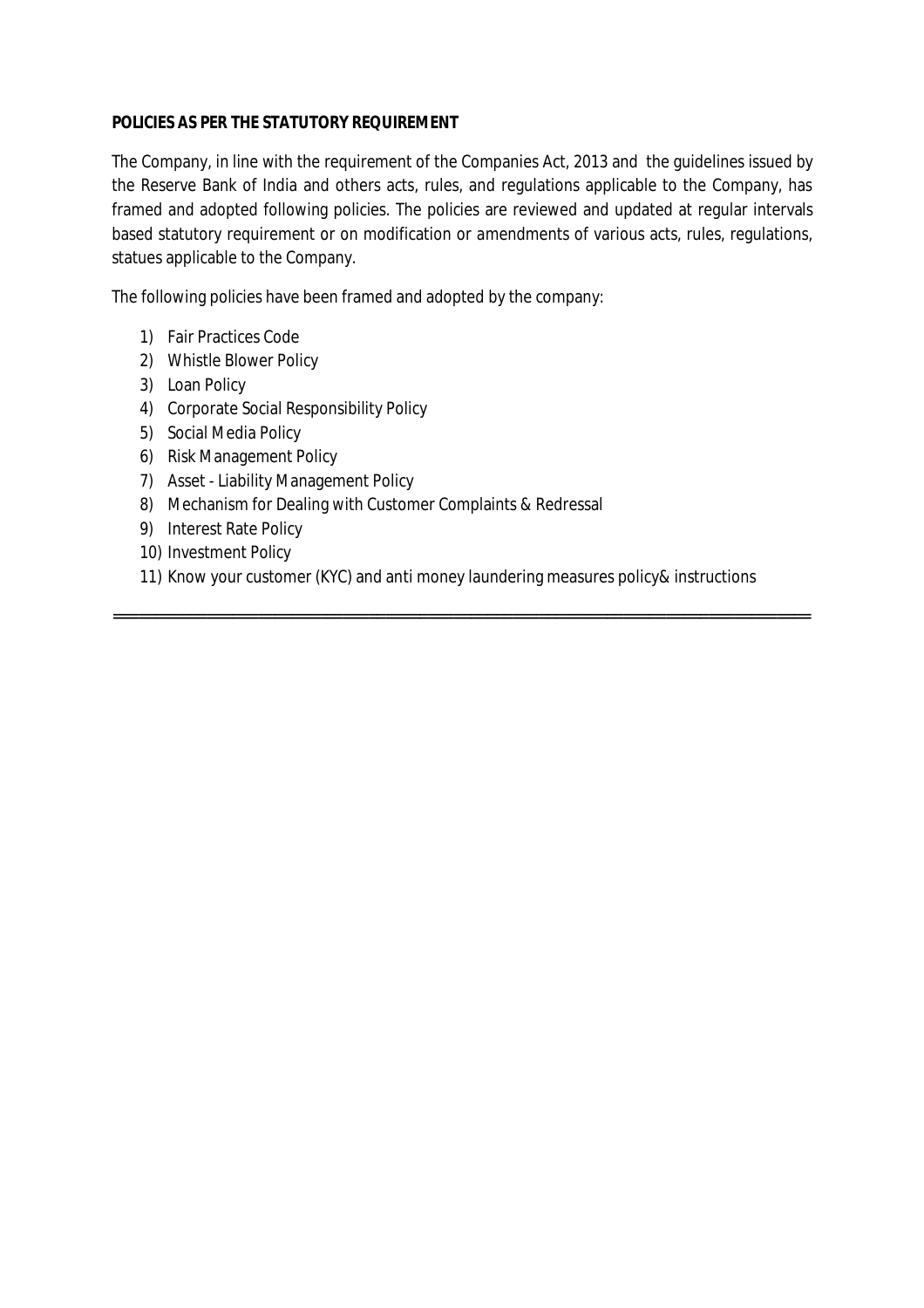**G. Debenture Committee** The Debenture Committee has constituted by the Board of Directors for public Issuance of debentures of the company.

Composition of Committee:

Name of the Member Position Category of Members Mr. V.P Nandakumar Chairman MD & CEO Mr. B. N. Raveendra Babu Member Executive Director Mr. Kapil Krishan Member Group Chief Financial Officer Ms. Bindu A.L Member CGM-Finance & Accounts Mr. Ramesh Periasamy Member Company Secretary The functions of the Debenture Committee include:

(i) authorization of any director or directors of the Company or other officer or officers of the Company, including by the grant of power of attorneys, to do such acts, deeds and things as such authorized person in his/her/its absolute discretion may deem necessary or desirable in connection with the issue, offer and allotment of the Bonds;

(ii) giving or authorizing the giving by concerned persons of such declarations, affidavits, certificates, consents and authorities as may be required from time to time;

(iii) appointing the lead managers to the issue in accordance with the provisions of the Debt Regulations;

(iv) seeking, if required, any approval, consent or waiver from the Company's lenders, and/or parties with whom the Company has entered into various commercial and other agreements, and/or any/all concerned government and regulatory authorities in India, and/or any other approvals, consents or waivers that may be required in connection with the issue, offer and allotment of the Bonds;

(v) deciding, approving, modifying or altering the pricing and terms of the Bonds, and all other related matters, including the determination of the size of the Bond issue up to the maximum limit prescribed by the Board and the minimum subscription for the Issue;

(vi) approval of the draft and final prospectus or disclosure document as the case may be (including amending, varying or modifying the same, as may be considered desirable or expedient) as finalized in consultation with the lead managers, in accordance with all applicable laws, rules, regulations and guidelines;

(vii) seeking the listing of the Bonds on any Indian stock exchange, submitting the listing application to such stock exchange and taking all actions that may be necessary in connection with obtaining such listing;

(viii) appointing the registrar and other intermediaries to the Issue, in accordance with the provisions of the Debt Regulations;

(ix) finalization of and arrangement for the submission of the draft prospectus to be submitted to the Stock Exchange(s) for receiving comments from the public and the prospectus to be filed with the Stock Exchange(s), and any corrigendum, amendments supplements thereto;

(x) appointing the debenture trustee and execution of the trust deed in connection with the Issue, in accordance with the provisions of the Debt Regulations;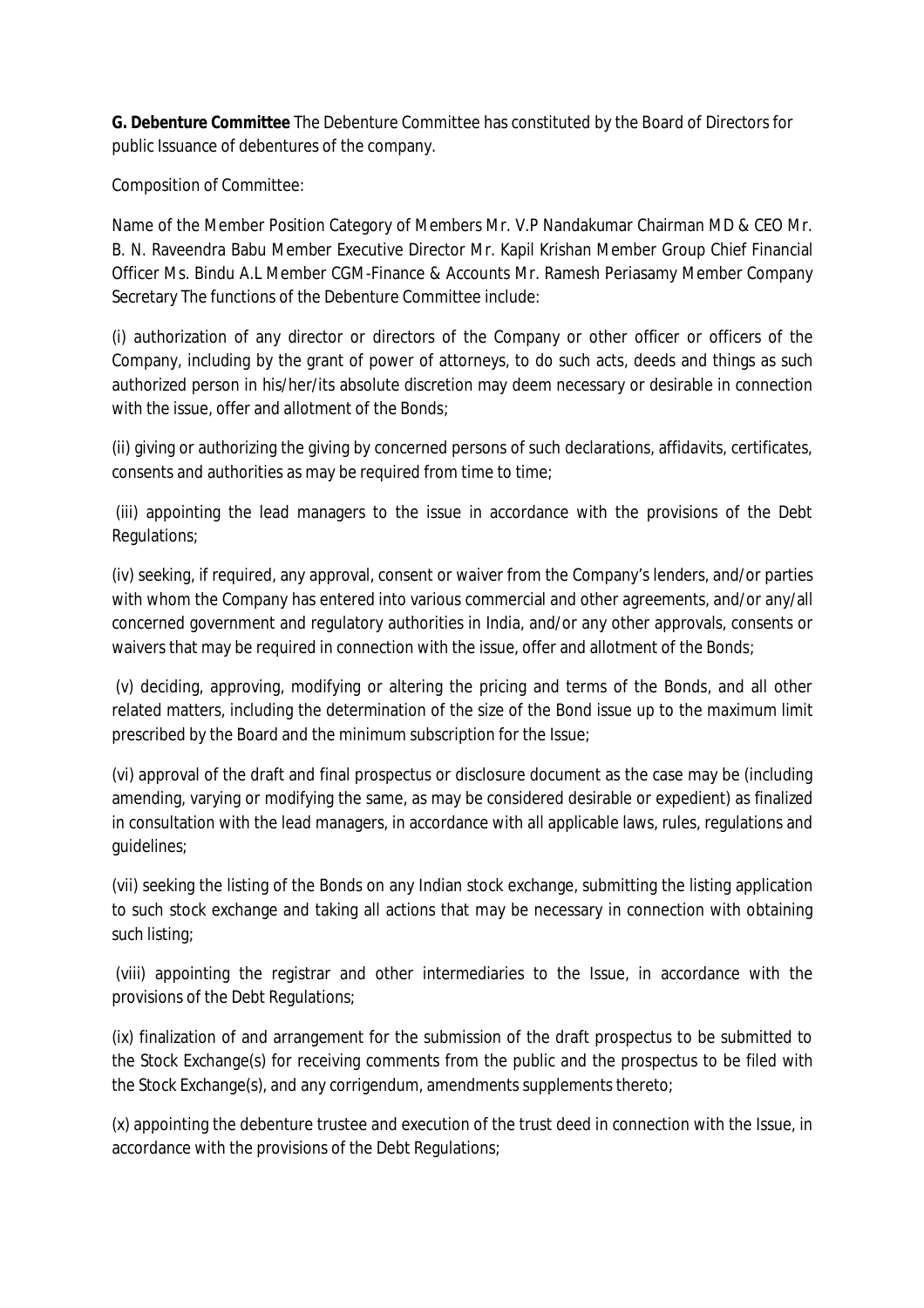(xi) authorization of the maintenance of a register of holders of the Bonds;

(xii) finalization of the basis of allotment of the Bonds including in the event of oversubscription; (xiii) finalization of the allotment of the Bonds on the basis of the applications received; (xiv)acceptance and appropriation of the proceeds of the Issue; and

(xv) to generally do any other act and/or deed, to negotiate and execute any document/s, application/s, agreement/s, undertaking/s, deed/s, affidavits, declarations and certificates, and/or to give such direction as it deems fit or as may be necessary or desirable with regard to the Issue.

**H. Financial Resource & Management Committee** The Financial Resources and Management Committee has constituted by the Board of Directors to facilitate the day to day management of the company.

## **Composition of Committee:**

Name of the Member Position Category of Directors Mr. V. P. Nandakumar Chairman MD & CEO Mr. B. N. Raveendra Babu Member Executive Director Mr .P. Manomohanan Member Independent Director The committee's function is to oversee and deal with the following operational matters from time to time Terms of Reference Objective The main objective of the committee is to assist the Board in the day to day operations of the company.

# **Meetings**

a) The committee shall meet as and when it becomes necessary to consider urgent matters coming up between two board meetings and requiring Board's sanction.

b) The quorum for the meeting of the committee shall be 2 members.

1 FRMC reconstituted on 05/10/2016 Functions and duties The committee shall be responsible for overseeing and dealing with operational matters from time to time. Such matters include:-

## (i) Investments

(A) To deliberate and make recommendation to the Board on all transactions and matters relating to the business of the company or its investments.

(b) Dispose the short term surplus of the company in eligible short term investment instruments and securities with a maturity period of note more than one year as recommended by the ALM committee of the company or to meet any statutory obligations or cash collaterals as part of lending arrangement or as caution deposits and also to authorize officers or directors for the purpose.

## (ii) Financial Arrangements

a) Approve financial arrangements whether as working capital demand loans or against assignment of receivables of the company or buy out of port folios or by such other means with banks and other financial institutions including the signing of such documents for facilities within the borrowing powers of the Board.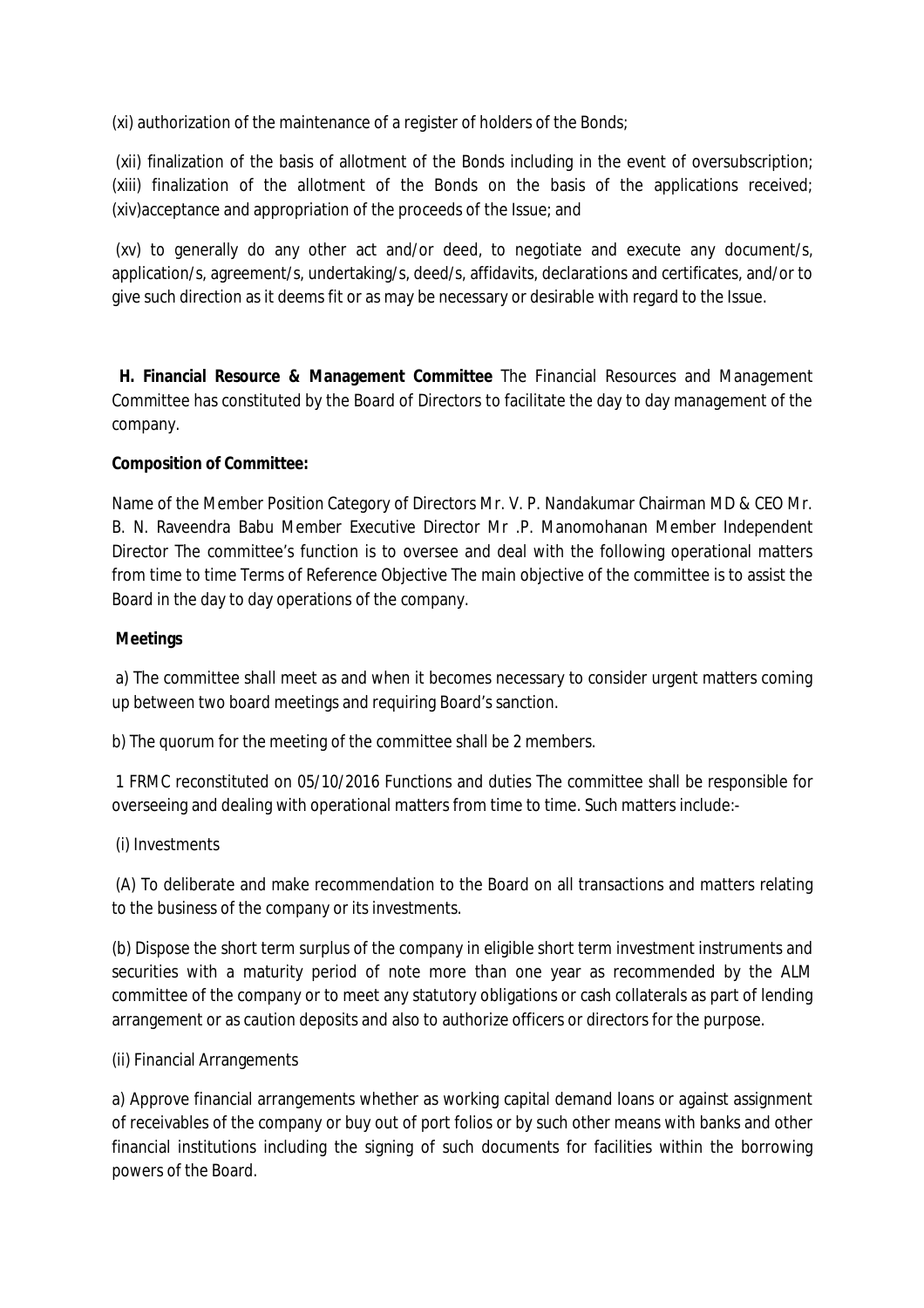b) Approve the creation of any mortgage/charge or other encumbrance over the company's properties or assets for the above purposes.

c) Approve the issuing or providing or permitting the company to issue or provide any form of guarantee or indemnity or other financial or non-financial support in the ordinary course of business.

d) To consider the issue of commercial papers and other short term or long term instruments for raising funds from the market.

e) Authorize changes in signatories in respect of accounts maintained by the company with banks and other financial institutions.

f) Authorization for opening, operation and Closing of Bank Accounts in different centers for different branches.

g) Approve fully hedged foreign currency transactions with banks and other financial institutions

(iii) Allotment of Debentures and Bonds Approve the allotment of debentures and bonds issued by the company within in the overall limit set for the issue and the creation/modification/satisfaction of mortgage/charge on such debentures/bonds as the case may be.

(iv) Others

a) Authorizing officers of the company for making necessary application for registration under different enactments for employee welfare, fiscal and other municipal or local or subordinate legislations.

b) Authorizing officers of the company by grant of power of attorneys or by resolution so as to represent before Government, Judicial or quasy judicial bodies or other authorities for sanction, approval or other permissions on such matters affecting the business of the company.

c) Authorizing officers of the company by grant of power of attorneys or by way of resolution for matters in connection with day to day business activities, opening of branches, execution of rent/tenancy agreements, represent the company before any statutory or regulatory bodies. Reporting to the Board

2 A summary of the business transacted by the committee as initialled by the Company Secretary shall be presented to the succeeding board meeting for the purpose of noting and recording.